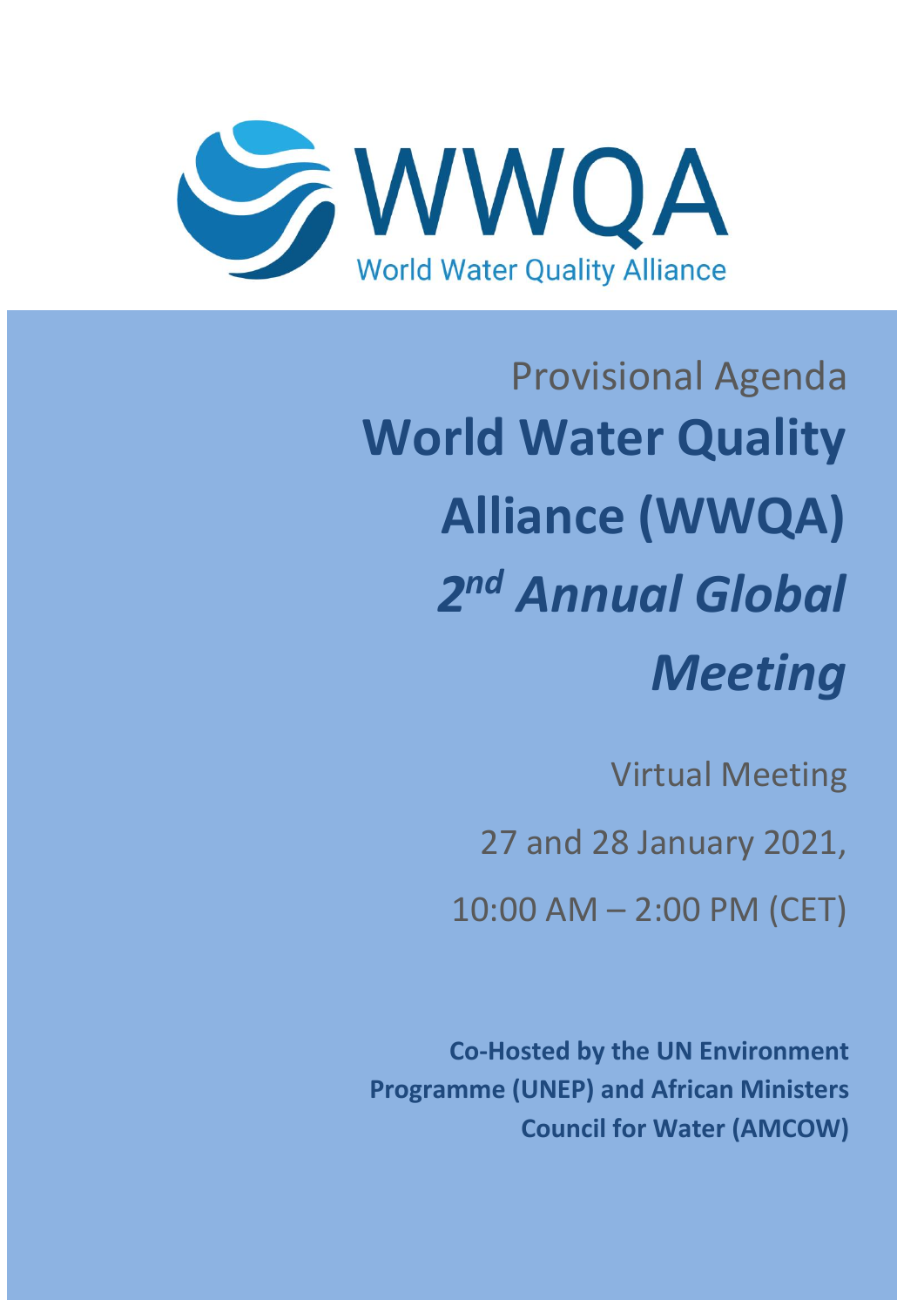| $09:45 - 10:00$ | $P_{\text{H}}$ + Neunesaay, 27 sanaary 2021, 10.00 An - 2.00 Fm CET,<br>Logging in                                                                                                                                                                                                                                                               | All                                                                                                                                                                                                                                                                                                                                                                                                                                                                                                                 |
|-----------------|--------------------------------------------------------------------------------------------------------------------------------------------------------------------------------------------------------------------------------------------------------------------------------------------------------------------------------------------------|---------------------------------------------------------------------------------------------------------------------------------------------------------------------------------------------------------------------------------------------------------------------------------------------------------------------------------------------------------------------------------------------------------------------------------------------------------------------------------------------------------------------|
| $10:00 - 10:15$ | Meeting opening, welcome and introduction.<br>Objectives of the Meeting                                                                                                                                                                                                                                                                          | Paul Orengoh, Director of Programmes,<br>$\bullet$<br>African Ministers Council for Water<br>(AMCOW)<br>Simon Zbinden, Head, Global Programme<br>$\bullet$<br>Water, Swiss Development Cooperation<br>(SDC)<br>Bernd Gawlik - Chair, WWQA Strategic<br>Advisory Committee (SAC)<br>Javier Mateo-Sagasta, Chair, WWQA<br>$\bullet$<br>Technical Advisory Committee (TAC)<br>Hartwig Kremer, Head of Global<br>$\bullet$<br>Environment Monitoring Unit, Science<br>Division, and the WWQA Coordination<br>Team, UNEP |
| $10:15 - 10:30$ | Report on achievements so far and reflecting on<br>United Nations Environment Assembly (UNEA)<br>process - incl. interlinkages across workstreams<br>and outlook on the role of water in the new<br>Medium-Term Strategy (2022-2025 UNEP)                                                                                                        | Hartwig Kremer, Head of Global<br>Environment Monitoring Unit, Science<br>Division, and the WWQA Coordination<br>Team, UNEP                                                                                                                                                                                                                                                                                                                                                                                         |
| $10:30 - 11:20$ | Updates and presentations from workstreams<br>The World Water Quality Assessment &<br>1.<br>GlobeWQ STI platform development<br>Friends of Groundwater<br>2.<br>Social Engagement Platform<br>3.<br>Ecosystems<br>4.<br>Water Quality-Health risk modelling<br>5.<br>Plastics<br>6.<br>Capacity Development Consortium<br>7.<br>GEMS/Water<br>8. | <b>Moderation Chairs:</b><br>Bernd Gawlik, Chair, WWQA SAC<br>Chris Dickens, Chair, WWQA TAC,<br>$\bullet$<br>Principal Researcher, International Water<br>Management Institute (IWMI)<br>Presenters:<br>Dietrich Borchardt &<br>1.<br>Christian Schmidt<br>Ralf Klingbeil<br>2.<br>3.<br>Richard Elelman<br>Bryan Spears/Ken Irvine<br>4.<br>Nynke Hofstra<br>5.<br>Katrin Wendt Pothoff<br>6.<br>Debbie Chapman<br>7.<br>Philipp Saile<br>8.                                                                      |
| $11:20 - 12:00$ | Feedback and open discussion on the WWQA<br>workstreams                                                                                                                                                                                                                                                                                          | Moderators:<br>Bernd Gawlik, Chair, WWQA SAC<br>Javier Mateo-Sagasta, Chair, WWQA TAC                                                                                                                                                                                                                                                                                                                                                                                                                               |
| $12:00 - 12:20$ | <b>Health Break</b>                                                                                                                                                                                                                                                                                                                              | All                                                                                                                                                                                                                                                                                                                                                                                                                                                                                                                 |
| $12:20 - 12:50$ | Pitch - Presentation of new workstream<br>proposals (5min each)<br>1. Youth Action for World Water Quality                                                                                                                                                                                                                                       | Moderators:<br>Hartwig Kremer, UNEP<br>Debbie Chapman, Director GEMS/Water<br>CDC & Co-Chair, WWQA TAC<br>Ioana Dobrescu, Wetskills<br>1.<br>Foundation                                                                                                                                                                                                                                                                                                                                                             |

## **DAY 1-Wednesday, 27 January 2021, 10:00 AM – 2:00 PM(CET)**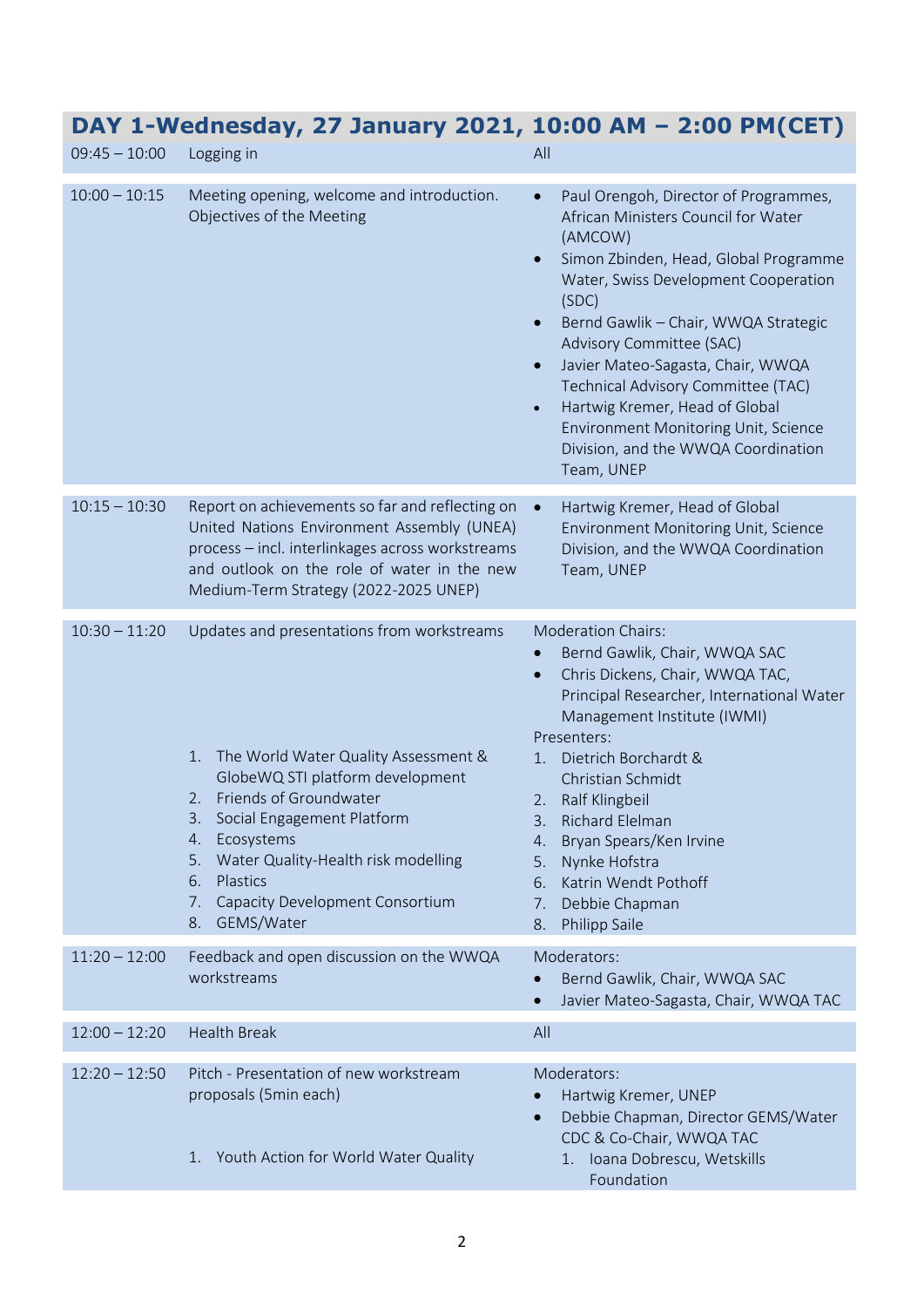|                     | New workstream linked to the "Baseline"<br>2.<br>Assessment" and "Full Assessment"<br>workstreams                                                          | Nynke Hofstra, Wageningen<br>2.<br>University                                                                                                                                                                                       |  |  |
|---------------------|------------------------------------------------------------------------------------------------------------------------------------------------------------|-------------------------------------------------------------------------------------------------------------------------------------------------------------------------------------------------------------------------------------|--|--|
|                     | 3. Water Scenarios for Copernicus<br>Exploitation (WaterForCE)                                                                                             | Andrew Tyler, University of Stirling<br>3.                                                                                                                                                                                          |  |  |
|                     | Water Governance Workstream<br>4.                                                                                                                          | 4. Alyssa Offutt, IHE Delft Institute for<br><b>Water Education</b>                                                                                                                                                                 |  |  |
|                     | 5. Public-private Collaboration<br>6. Actions and Demonstrative Pilot Projects<br>for a Post-pandemic Resilient Society<br>Comparative World Water Quality | Tirco Rojas, Horizonte Corporativo<br>5.<br>Eduardo Mario Mendiondo,<br>6.<br>Universidade de São Paulo                                                                                                                             |  |  |
| $12:50 - 13:20$     | Discussion of new proposals presented                                                                                                                      | Moderators:<br>Hartwig Kremer, UNEP<br>Debbie Chapman, Director GEMS/Water<br>CDC & Co-Chair, WWQA TAC                                                                                                                              |  |  |
| $13:20 - 13:30$     | Development of Guideline Advice on Resilience<br>to Pandemics and other Emergencies, with a<br>focus on water quality and a human rights-based<br>approach | Amanda Loeffen, CEO Human Right 2<br>Water                                                                                                                                                                                          |  |  |
| $13:30 - 13:45$     | Update by UN-Water on Framework for SDG<br>Acceleration                                                                                                    | Federico Properzi, Chief Technical<br>$\bullet$<br>Adviser, UN-Water                                                                                                                                                                |  |  |
| $13:45 - 14:00$     | Wrapping up Day 1 and outlook of Day 2                                                                                                                     | Paul Orengoh, Director of Programmes,<br>$\bullet$<br>African Ministers Council for Water<br>(AMCOW)<br>Hartwig Kremer, Head of Global<br>Environment Monitoring Unit, Science<br>Division, and the WWQA Coordination<br>Team, UNEP |  |  |
| <b>END OF DAY 1</b> |                                                                                                                                                            |                                                                                                                                                                                                                                     |  |  |

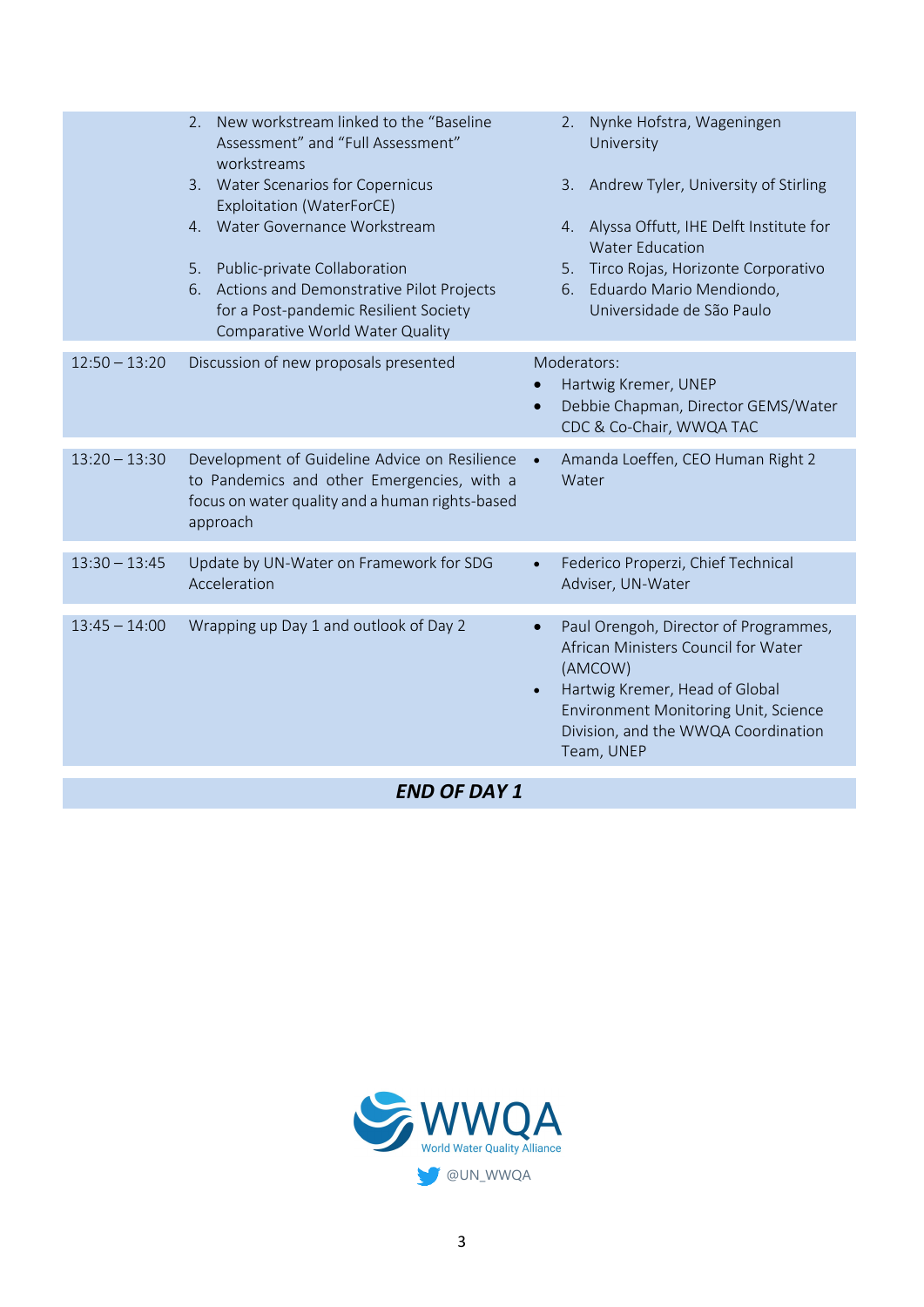| $09:45 - 10:00$ | DAT Z = THUISUAY, ZO JAHUAI Y ZUZI, IU.UU AM = Z.UU PM (CLT)<br>Logging in                                                                                                                                                                                                                                                                                                      | All                                                                                                                                                                                                                                                                                                                                                                                     |
|-----------------|---------------------------------------------------------------------------------------------------------------------------------------------------------------------------------------------------------------------------------------------------------------------------------------------------------------------------------------------------------------------------------|-----------------------------------------------------------------------------------------------------------------------------------------------------------------------------------------------------------------------------------------------------------------------------------------------------------------------------------------------------------------------------------------|
| $10:00 - 10:15$ | Welcome<br>Recap of Day 1                                                                                                                                                                                                                                                                                                                                                       | Paul Orengoh, Director of Programmes,<br>$\bullet$<br>African Ministers Council for Water<br>(AMCOW)<br>Hartwig Kremer, Head of Global<br>$\bullet$<br>Environment Monitoring Unit, Science<br>Division, and the WWQA Coordination<br>Team, UNEP                                                                                                                                        |
| $10:15 - 10:35$ | Towards the Africa Water Vision 2025:<br>Formulation of AMCOW's Water Quality<br>Program; envisaged scope of the anticipated<br>program; defining collaboration opportunities<br>with other partners                                                                                                                                                                            | Paul Orengoh, Director of Programmes,<br><b>AMCOW</b>                                                                                                                                                                                                                                                                                                                                   |
| $10:35 - 10:55$ | Tracking Africa's Water Sector Development:<br>The Water and Sanitation Sector Monitoring<br>System (WASSMO)                                                                                                                                                                                                                                                                    | Patrice Laumeni, Monitoring Evaluation<br>$\bullet$<br>and Learning Officer, AMCOW                                                                                                                                                                                                                                                                                                      |
| $10:55 - 11:30$ | Feedback and open discussion on AMCOW<br>presentations                                                                                                                                                                                                                                                                                                                          | Moderator:<br>Debbie Chapman, Director GEMS/Water<br>CDC & Co-Chair, WWQA TAC                                                                                                                                                                                                                                                                                                           |
| $11:30 - 11:45$ | Update from the WWQA Africa Use Cases                                                                                                                                                                                                                                                                                                                                           | Andrew Gemmell, UMVOTO<br>$\bullet$<br>Kornelius Riemann, UMVOTO                                                                                                                                                                                                                                                                                                                        |
| $11:45 - 12:00$ | Feedback and open discussion on the WWQA<br>Africa Use Cases                                                                                                                                                                                                                                                                                                                    | Moderator:<br>Javier Sagasta-Mateo, Senior Researcher<br>& Coordinator-Water Quality,<br>International Water Management<br>Institute (IWMI) & Chair, WWQA TAC                                                                                                                                                                                                                           |
| $12:00 - 12:20$ | <b>Health break</b>                                                                                                                                                                                                                                                                                                                                                             | All                                                                                                                                                                                                                                                                                                                                                                                     |
| $12:20 - 12:45$ | Pitch - Presentation of new workstream<br>proposals (5min each)<br>1. Towards a Pan-African Water Quality<br>Program (PAWaQ)<br>2. Capacity Development and Pilot Project of<br>Domestic Wastewater Treatment<br>3. Urban emissions of nitrogen and<br>phosphorus to Lake Victoria of Africa<br>4. Global Scenarios Ecosystem Health<br>5. Citizen Data for SDG Indicator 6.3.2 | Moderators:<br>Paul Orengoh, AMCOW<br>Hartwig Kremer, UNEP<br>Chris Dickens, International Water<br>1.<br>Management Institute (IWMI)<br>2. Surono Parabang, South Sulawesi<br>Regional Environmental Agency<br>3. Sophia Chen, Nanjing University of<br>Information Science & Technology<br>4. Joost van den Roovaart, Stichting<br>Deltares<br>Isabel Bishop, EarthWatch Europe<br>5. |
| $12:45 - 13:15$ | Discussion of new proposals presented                                                                                                                                                                                                                                                                                                                                           | Moderators:<br>Paul Orengoh, AMCOW<br>Hartwig Kremer, UNEP                                                                                                                                                                                                                                                                                                                              |

## **DAY 2 - Thursday, 28 January 2021, 10:00 AM – 2:00 PM (CET)**